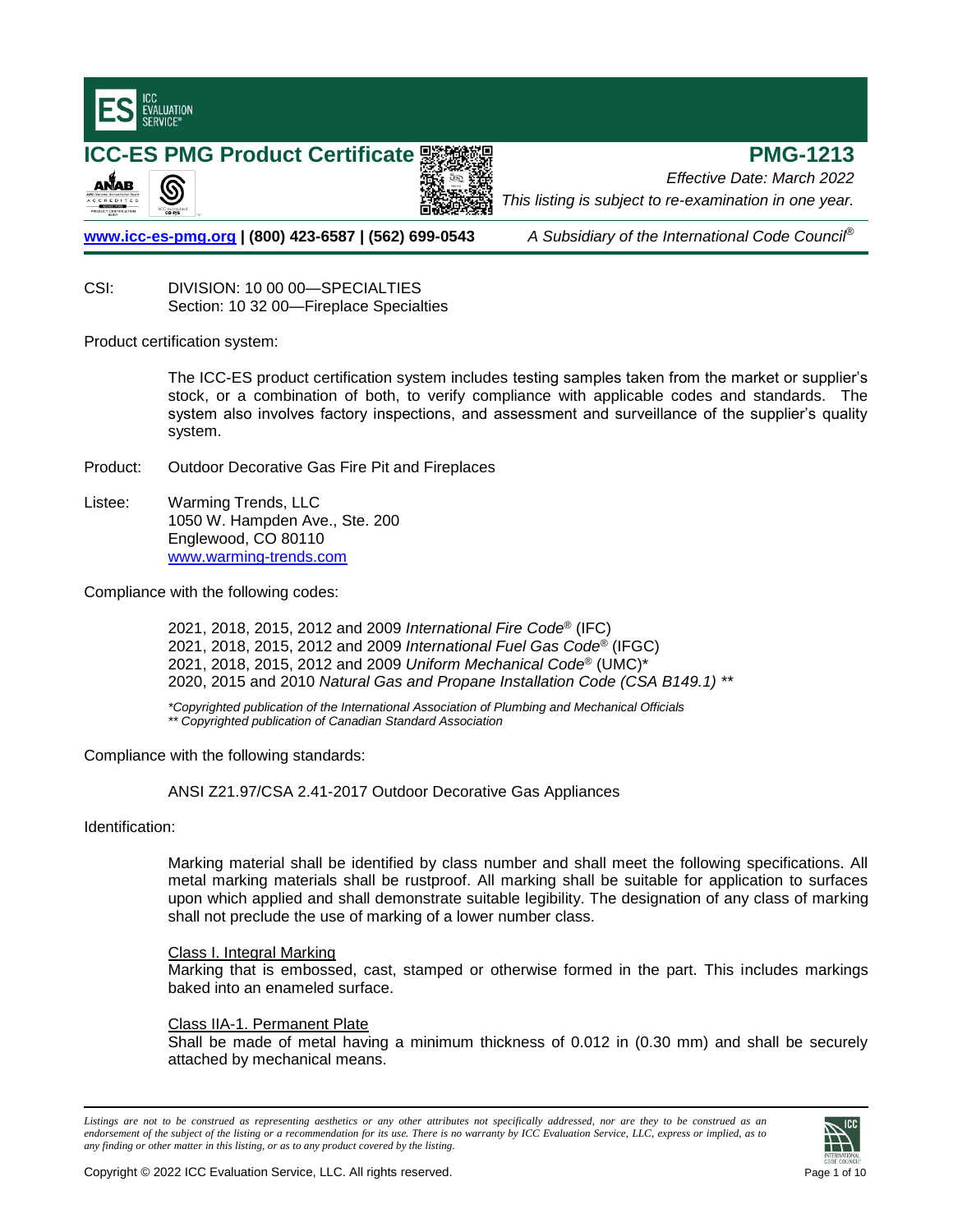## Class IIA-2. Permanent Plate

Shall be made of metal having a thickness of 0.006 to 0.012 in (0.15 to 0.30 mm) and shall have mechanical attachment means at all corners with a maximum spacing of 6 in (152 mm) between mechanical fasteners.

## Class IIA-3. Permanent Plate

Shall be made of metal having a thickness less than 0.006 in (0.15 mm) and shall be attached by means of non-water-soluble adhesive. These materials shall not be located on surfaces having temperatures exceeding 300°F.

## Class IIA-4. Permanent Plate

Shall be made of pressure-sensitive metal foil requiring no solvent or activator and shall not be located on surfaces having temperatures exceeding 300°F (149°C).

### Class IIIA-1. Permanent Label

Shall be made of material not adversely affected by water, shall be attached by means of non-watersoluble adhesive and shall not be located on surfaces having temperatures exceeding 300°F (149°C).

### Class IIIA-2. Permanent Label

Shall be made of material not adversely affected by water, shall be attached by means of non-watersoluble adhesive and shall not be located on surfaces having temperatures exceeding 175°F (79.5°C).

## Class IIIB. Waterproof Marking

Shall be printed directly on the part with waterproof marking not adversely affected by a temperature of 175°F (79.5°C) and shall not be used on surfaces having temperatures exceeding 175°F (79.5°C).

### Class IIIC. Waterproof Label

Shall be made of material not soluble in water and may use water-soluble adhesive for attachment means.

## Class IV. Semi-Permanent Plate or Label

Shall be made of material which may be soluble in water and may use water-soluble adhesive for attachment means.

### Class V. Printed Marking

Marking shall be clear and prominent and may be applied directly by any printing means.

## Class VI. Attached Tags

The appliance shall bear the following information on a Class III marking affixed to the principal (main) assembly of the appliance and shall be attached or printed in a location where it can be easily observed or is readily accessible for observation when the appliance is installed as it would be in service.

- a) The manufacturer or distributor's name and address.
- b) The manufacturer or distributor's model number of the appliance.
- c) A distinctive number which will identify an individual appliance.
- d) For appliances for fixed fuel piping system and equipped with an appliance gas pressure regulator, the normal manifold pressure in inches water column.
- e) For appliances for fixed fuel piping system and equipped with an appliance gas pressure regulator, the minimum permissible gas supply pressure for purpose of input adjustment.
- f) Type of gas for which equipped: "Natural" or "Propane."
- g) The statement "For Outdoor Use Only. If Stored Indoors, Detach and Leave Cylinder Outdoors." The marking for an appliance for connection to a fixed fuel piping system need only display the first sentence of this statement.
- h) If the appliance utilizes any electrical equipment, the voltage, frequency (Hz) and total current input in amperes. If the total current input of all components is less than 12 amperes, the input marking may optionally be shown as "Less than \*\*\*\*\*\*\*\* amperes."

(\* This amperage rating shall be equal to or greater than the total input in amperes.)

i) Identification of this requirement as follows:

"ANS Z21.97-(year), Outdoor Decorative Gas Appliances;" "ANS Z21.97a-(year), Outdoor Decorative Gas Appliances;" or "ANS Z21.97b-(year), Outdoor Decorative Gas Appliances".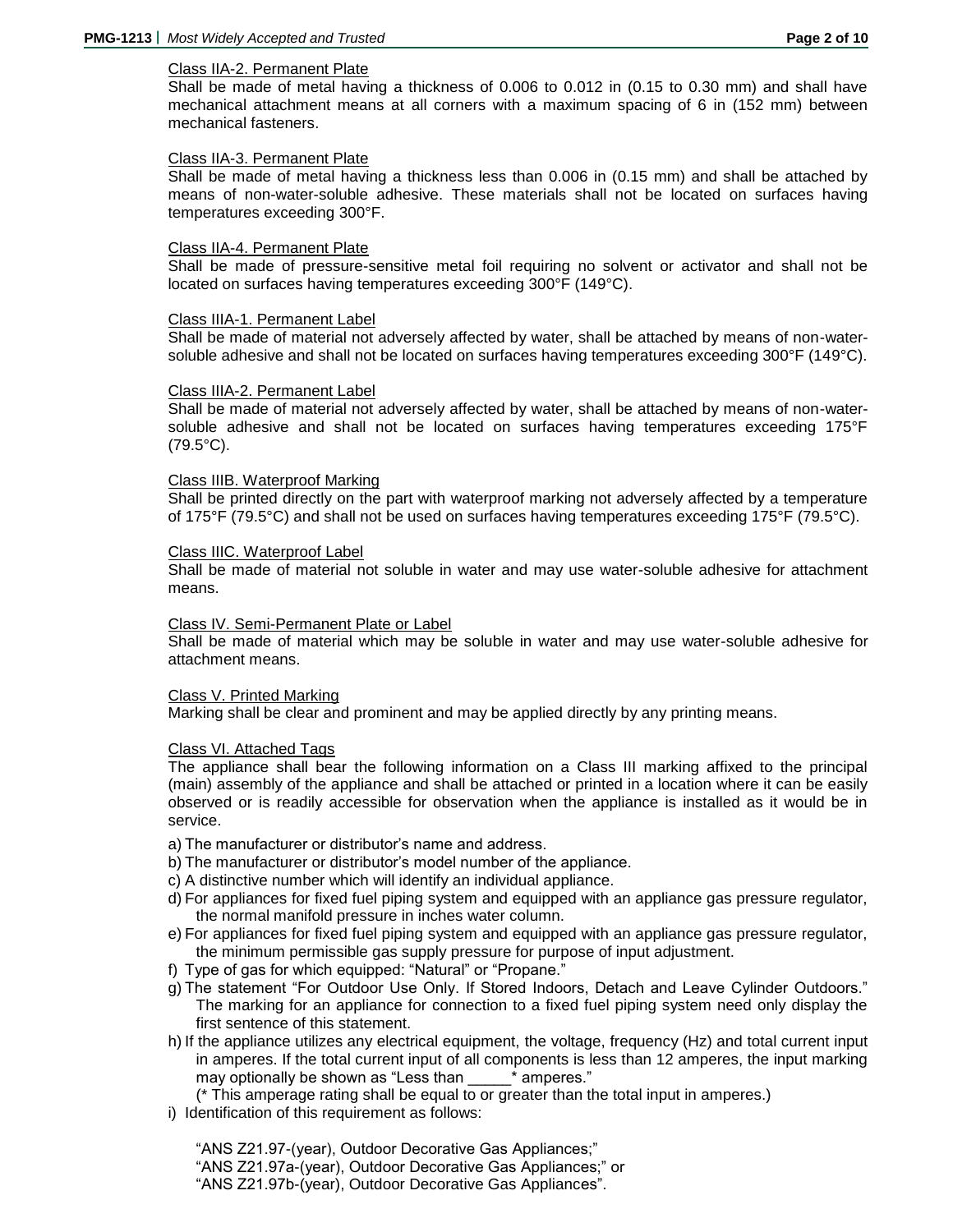Clearly defined and complete instructions for lighting and shutting down the appliance shall be provided on Class IIIA marking material. These instructions shall be located on or adjacent to the controlling device or in an equally conspicuous position, where they can be easily read. Lighting instructions shall specify a 5-minute complete shutoff period before the appliance is re-lighted. *Exception: Match lit appliances for use with a single disposable cylinder at an input of 12,000 Btu/hr (3,516 W) or less are exempt from this requirement.*

Appliances shall bear a Class IIIA marking indicating all minimum clearances from combustible construction.

Appliances for installation only on or over noncombustible floors shall be marked "For Installation on (or over) Noncombustible Floors Only" on Class IIIA marking material.

A label of Class IIIC marking material shall, when practical, be affixed to the appliance in a conspicuous location by the manufacturer. When not practical, this label shall be supplied by the manufacturer with explicit instructions to affix the label in a conspicuous location adjacent to the appliance. This label shall include the following information:

**WARNING:** Improper installation, adjustment, alteration, service, or maintenance can cause injury or property damage. Refer to the owner's information manual provided with this appliance. For assistance or additional information consult a qualified installer, service agency or the gas supplier.

Each appliance shall bear a plate of Class IIIA marking material, located so as to be easily read when the appliance is in a normally installed position, on which shall appear the following:

## **WARNING**

Do not store or use gasoline or other flammable vapors and liquids in the vicinity of this or any other appliance. An LP-cylinder not connected for use shall not be stored in the vicinity of this or any other appliance.

If a cover is provided to protect the appliance burner when the appliance is not in use, or during storage of the appliance, the cover shall bear a permanent marking on Class IIIA marking material as follows:

"Cover must be removed when burner is in operation."

If wire other than that conforming to the temperature limitation of 63°F (35°C) rise has been specified for use on the appliance, the following statement shall also appear on all electrical diagrams: "If any of the original wire as supplied with the appliance must be replaced, it must be replaced with type wire of its equivalent." (The appropriate wire type is to be indicated in the blank space.)

Electrical diagrams shall conform to the *Standard for Electrical and Electronics Diagrams, ANSI Y14.15*. (See Appendix A, Pertinent References to ANSI Y14.15, for reference to pertinent provisions of ANSI Y14.15.) The wire color designations specified in ANSI Y14.15 are shown in Appendix B, Wire Color Designations. Unidentified graphical symbols used for electrical diagrams shall conform to the *Standard for Graphic Symbols for Electrical and Electronics Diagrams (Including Reference Designation Class Designation Letters), ANSI/IEEE Standard 315.*

Appliances for connection to a self-contained LP-gas supply system shall bear the following marking on a Class IIIA marking material:

"**CAUTION:** The gas pressure regulator provided with this appliance must be used. This regulator is set for an outlet pressure of inches water column."

(The outlet pressure is specified by the manufacturer.

Appliances for connection to a self-contained LP-gas supply system shall bear the following applicable statement on Class IIIA marking material located so as to be easily read:

a) For an appliance provided with a connection other than a CGA No. 600 Cylinder Connection Device:

"The gas supply must be turned off at the LP-gas supply cylinder when this appliance is not in use."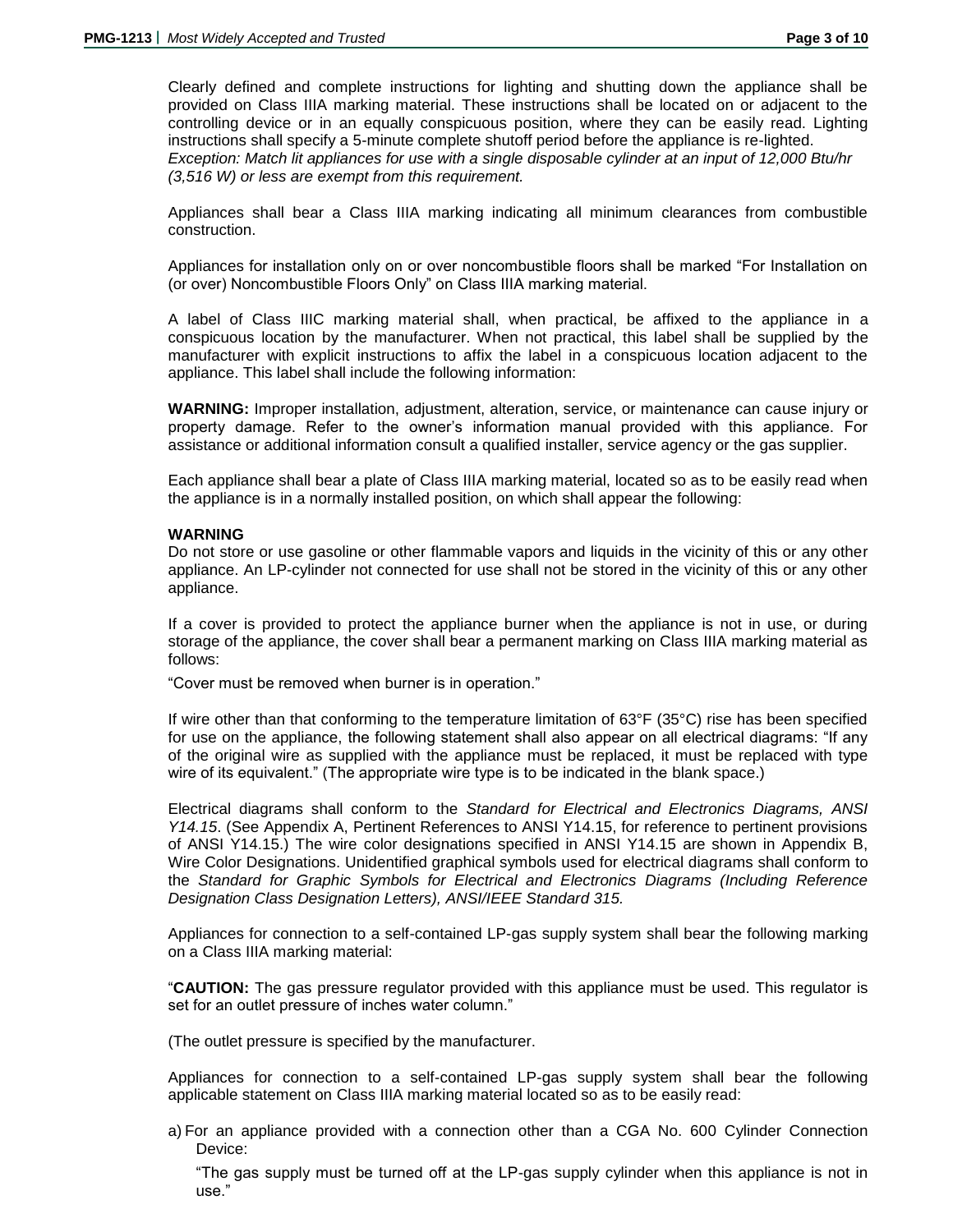b) For an appliance provided with a CGA No. 600 Cylinder Connection Device:

"The LP-gas supply cylinder must be disconnected when this appliance is not in use."

Appliances for connection to a self-contained LP-gas supply system utilizing a CGA No. 600 Cylinder Connection Device shall bear a Class IIIA marking to the effect that only cylinders marked "propane" shall be used.

Appliances specifically designed for direct connection to the fuel supply cylinder shall bear a clearly legible Class IIIA marking stating, "Do not connect to a remote gas supply."

## CLEARANCE MARKING

Each appliance shall bear a marking on Class III marking material, located at the minimum clearances from spacers, standoffs, or surfaces to combustible construction for all appliance and vent surfaces. The marking for clearances shall indicate that the left and right sides are determined when facing the front of the appliance. For an appliance equipped with an external draft hood, the marking shall specify the minimum clearance in integral inches between the draft hood and the nearest combustible construction.

An appliance which requires clearances from any type of construction for serviceability or proper operation shall bear a marking on Class III marking material, located on the surface(s) requiring such clearance indicating the minimum distance required.

In addition, each appliance for installation recessed within combustible construction shall bear a Class V marking specifying the depth to which it may be recessed.

For an appliance with specified clearances from projections above the appliance, the marking shall indicate the minimum vertical clearance from the projection and the maximum horizontal extension of the projection over the appliance.

### Models:

## Fireplaces and Fire Pits

| Model Number       | Description              |
|--------------------|--------------------------|
| SIMP <sub>24</sub> | 24" Simplicity Fire Bowl |
| SIMP38             | 38" Simplicity Fire Bowl |
| CSIMP36            | 36" Simplicity Fire Bowl |
| CSIMP40            | 40" Simplicity Fire Bowl |

*Note: All models may contain one of the burners listed in the table below:*

| 40K BTU/h Burner<br>Model Number | Description                                          |
|----------------------------------|------------------------------------------------------|
| WTV40 (NG, LP)                   | Match Lit or Spark Igniter, Burner Type: Rectangular |

| 60K BTU/h Burner<br>Model Number | Description                             |
|----------------------------------|-----------------------------------------|
| HMLS60-*NG                       | Honeywell, Natural Gas                  |
| HMLS60-*LP                       | Honeywell, Propane Gas                  |
| DMLS60-*NG                       | Dexen, Natural Gas                      |
| DMLS60-*LP                       | Dexen, Propane Gas                      |
| MLS-60 NG                        | Match Lit or Spark Igniter, Natural Gas |
| MLS-60 LP                        | Match Lit or Spark Igniter, Propane Gas |
| CFB-60-*NG                       | Crossfire, Natural Gas                  |
| CFB-60-*LP                       | Crossfire, Propane Gas                  |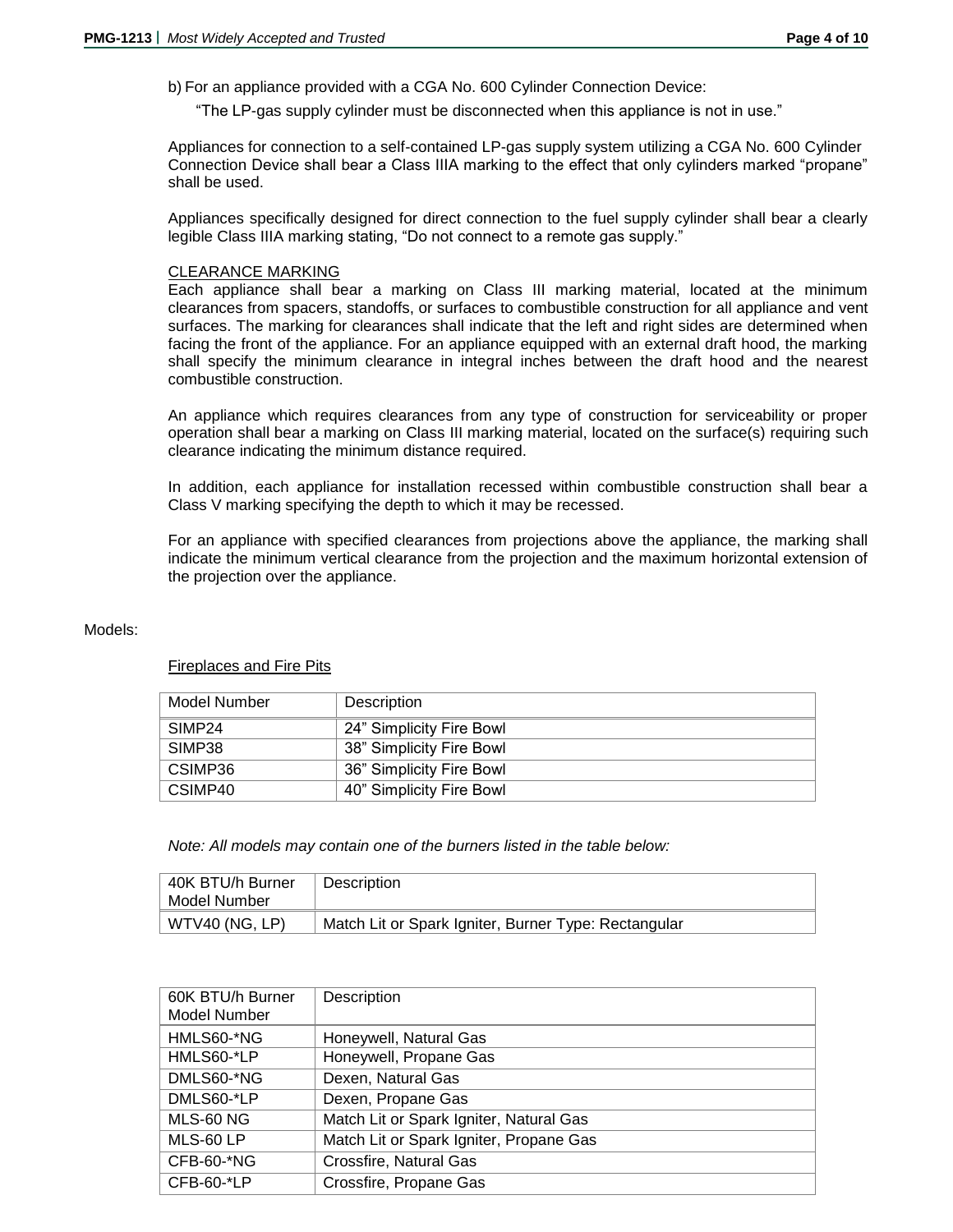| 3576/EO10LP    | Propane Gas                                          |
|----------------|------------------------------------------------------|
| 3577/EO10NG    | <b>Natural Gas</b>                                   |
| 3578/3O20LP    | Propane Gas                                          |
| 3579/EO20NG    | <b>Natural Gas</b>                                   |
| 3580/EO30LP    | Propane Gas                                          |
| 3581/EO30NG    | <b>Natural Gas</b>                                   |
| 3582/EO40LP    | Propane Gas                                          |
| 3583/EO40NG    | <b>Natural Gas</b>                                   |
| 3584/EO50LP    | Propane Gas                                          |
| 3585/EO50NG    | <b>Natural Gas</b>                                   |
| 3586/EO60LP    | Propane Gas                                          |
| 3587/EO60NG    | Natural Gas                                          |
| 3588/EO70LP    | Propane Gas                                          |
| 3589/EO70NG    | <b>Natural Gas</b>                                   |
| 3590/EO80LP    | Propane Gas                                          |
| 3591/EO80NG    | <b>Natural Gas</b>                                   |
| 3592           | Propane Gas                                          |
| 3593           | <b>Natural Gas</b>                                   |
| 3594           | Propane Gas                                          |
| 3595           | <b>Natural Gas</b>                                   |
| 3596           | Propane Gas                                          |
| 3597           | <b>Natural Gas</b>                                   |
| 3600           | Propane Gas                                          |
| 3601           | <b>Natural Gas</b>                                   |
| 3602           | Propane Gas                                          |
| 3603           | <b>Natural Gas</b>                                   |
| 3604           | Propane Gas                                          |
| 3605           | <b>Natural Gas</b>                                   |
| 3606           | Propane Gas                                          |
| 3607           | <b>Natural Gas</b>                                   |
| 3608           | Propane Gas                                          |
| 3609           | <b>Natural Gas</b>                                   |
| 3610           | Propane Gas                                          |
| 3611           | <b>Natural Gas</b>                                   |
| 3612           | Propane Gas                                          |
| 3613           | <b>Natural Gas</b>                                   |
| 3614           | Propane Gas                                          |
| 3615           | <b>Natural Gas</b>                                   |
| 3616           | Propane Gas                                          |
| 3617           | <b>Natural Gas</b>                                   |
| 3618           | Propane Gas                                          |
| 3619           | <b>Natural Gas</b>                                   |
| 3620           | Propane Gas                                          |
| 3621           | <b>Natural Gas</b>                                   |
| 3622           | Propane Gas                                          |
| 3623           | <b>Natural Gas</b>                                   |
| WTV60 (NG, LP) | Match Lit or Spark Igniter, Burner Type: Rectangular |
|                |                                                      |

\* represents ignition system type: 3V, 3VIK, 24V, 24VIK, MLS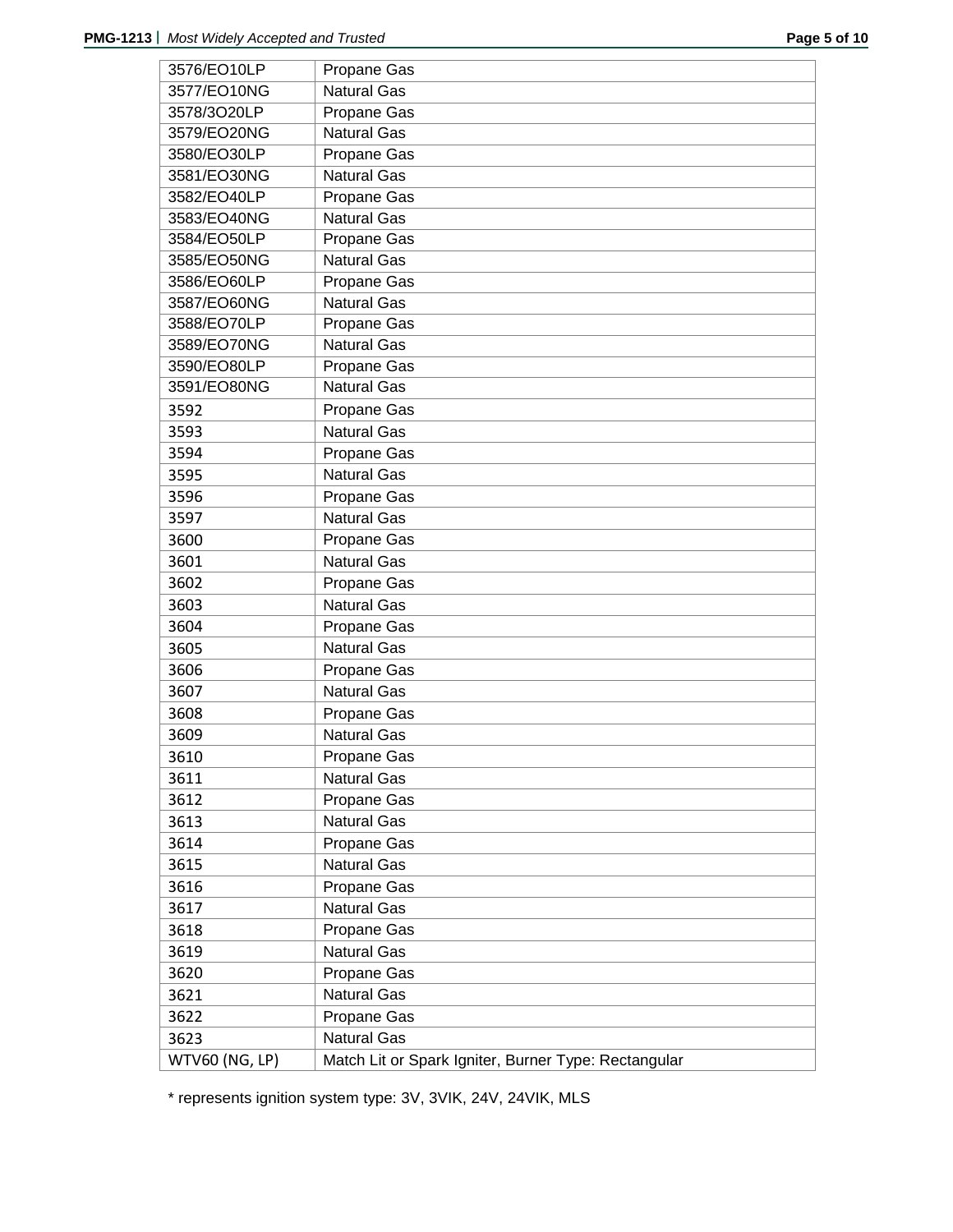| 65K BTU/h Burner        | Description                                          |
|-------------------------|------------------------------------------------------|
| Model Number            |                                                      |
| CFB60 2XL (NG, LP)      | Match Lit or Spark Igniter, Burner Type: H-Style     |
| CFBH-120 (NG, LP)       | Match Lit or Spark Igniter, Burner Type: H-Style     |
| CFBH-160 (NG, LP)       | Match Lit or Spark Igniter, Burner Type: H-Style     |
| CFBH-200 (NG, LP)       | Match Lit or Spark Igniter, Burner Type: H-Style     |
| CFBH-240 (NG, LP)       | Match Lit or Spark Igniter, Burner Type: H-Style     |
| CFBH-260 (NG, LP)       | Match Lit or Spark Igniter, Burner Type: H-Style     |
| CFBH-300 (NG, LP)       | Match Lit or Spark Igniter, Burner Type: H-Style     |
| CFBH-340 (NG, LP)       | Match Lit or Spark Igniter, Burner Type: H-Style     |
| CFBH-420 (NG, LP)       | Match Lit or Spark Igniter, Burner Type: H-Style     |
| CFBL-90 (NG, LP)        | Match Lit or Spark Igniter, Burner Type: Linear      |
| CFBL-110 (NG, LP)       | Match Lit or Spark Igniter, Burner Type: Linear      |
| CFBL-130 (NG, LP)       | Match Lit or Spark Igniter, Burner Type: Linear      |
| CFBL-150 (NG, LP)       | Match Lit or Spark Igniter, Burner Type: Linear      |
| CFBL-170 (NG, LP)       | Match Lit or Spark Igniter, Burner Type: Linear      |
| CFBL-190 (NG, LP)       | Match Lit or Spark Igniter, Burner Type: Linear      |
| CFBL-210 (NG, LP)       | Match Lit or Spark Igniter, Burner Type: Linear      |
| CFBL-250 (NG, LP)       | Match Lit or Spark Igniter, Burner Type: Linear      |
| CFBL-270 (NG, LP)       | Match Lit or Spark Igniter, Burner Type: Linear      |
| CFBL-320 (NG, LP)       | Match Lit or Spark Igniter, Burner Type: Linear      |
| CFBO-180 (NG, LP)       | Match Lit or Spark Igniter, Burner Type: Octagon     |
| CFBO-280 (NG, LP)       | Match Lit or Spark Igniter, Burner Type: Octagon     |
| CFBO-360 (NG, LP)       | Match Lit or Spark Igniter, Burner Type: Octagon     |
| CFBT-110 (NG, LP)       | Match Lit or Spark Igniter, Burner Type: Tree Style  |
| CFBT-170 (NG, LP)       | Match Lit or Spark Igniter, Burner Type: Tree Style  |
| CFBT-230 (NG, LP)       | Match Lit or Spark Igniter, Burner Type: Tree Style  |
| CFBT-290 (NG, LP)       | Match Lit or Spark Igniter, Burner Type: Tree Style  |
| CFBT-350 (NG, LP)       | Match Lit or Spark Igniter, Burner Type: Tree Style  |
| CFBT-410 (NG, LP)       | Match Lit or Spark Igniter, Burner Type: Tree Style  |
| CFBT-470 (NG, LP)       | Match Lit or Spark Igniter, Burner Type: Tree Style  |
| CFB240 (NG, LP)         | Match Lit or Spark Igniter, Burner Type: Rectangular |
| <b>WTV120 (NG, LP)</b>  | Match Lit or Spark Igniter, Burner Type: Rectangular |
| <b>WTV180 (NG, LP)</b>  | Match Lit or Spark Igniter, Burner Type: Rectangular |
| WTVCT140 (NG, LP)       | Match Lit or Spark Igniter, Burner Type: Tree Style  |
| WTVES120 (NG, LP)       | Match Lit or Spark Igniter, Burner Type: Rectangular |
| WTVES180 (NG, LP)       | Match Lit or Spark Igniter, Burner Type: Rectangular |
| WTVOL110 (NG, LP)       | Match Lit or Spark Igniter, Burner Type: Linear      |
| <b>WTVT230 (NG, LP)</b> | Match Lit or Spark Igniter, Burner Type: Tree Style  |
| <b>WTVT350 (NG, LP)</b> | Match Lit or Spark Igniter, Burner Type: Tree Style  |

| Model Number                 | Description                                                |
|------------------------------|------------------------------------------------------------|
| CFB60 2XL-(NG, LP) -<br>3VIK | Dexen Controls - 3V Battery Operated, Burner Type: H-Style |
| CFBH-120 (NG, LP) - 3VIK     | Dexen Controls - 3V Battery Operated, Burner Type: H-Style |
| CFBH-160 (NG, LP) - 3VIK     | Dexen Controls - 3V Battery Operated, Burner Type: H-Style |
| CFBH-200 (NG, LP) - 3VIK     | Dexen Controls - 3V Battery Operated, Burner Type: H-Style |
| CFBH-240 (NG, LP) - 3VIK     | Dexen Controls - 3V Battery Operated, Burner Type: H-Style |
| CFBH-260 (NG, LP) - 3VIK     | Dexen Controls - 3V Battery Operated, Burner Type: H-Style |
| CFBH-300 (NG, LP) - 3VIK     | Dexen Controls - 3V Battery Operated, Burner Type: H-Style |
| CFBH-340 (NG, LP) - 3VIK     | Dexen Controls - 3V Battery Operated, Burner Type: H-Style |
| CFBL-90 (NG, $LP$ ) - 3VIK   | Dexen Controls - 3V Battery Operated, Burner Type: Linear  |
| CFBL-110 (NG, LP) - 3VIK     | Dexen Controls - 3V Battery Operated, Burner Type: Linear  |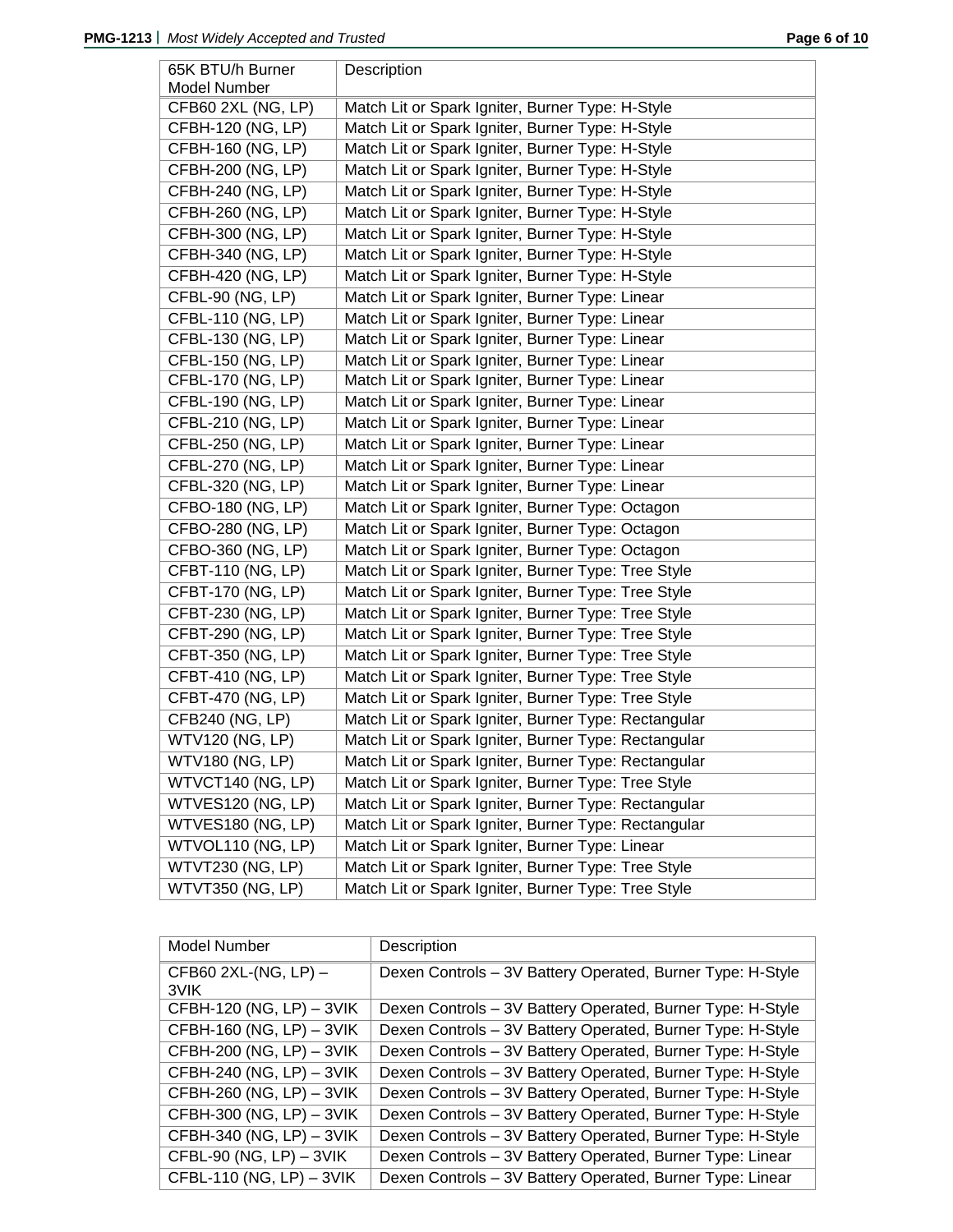| CFBL-130 (NG, LP) - 3VIK   | Dexen Controls - 3V Battery Operated, Burner Type: Linear                |
|----------------------------|--------------------------------------------------------------------------|
| CFBL-150 (NG, LP) - 3VIK   | Dexen Controls - 3V Battery Operated, Burner Type: Linear                |
| CFBL-190 (NG, LP) - 3VIK   | Dexen Controls - 3V Battery Operated, Burner Type: Linear                |
| CFBL-210 (NG, LP) - 3VIK   | Dexen Controls - 3V Battery Operated, Burner Type: Linear                |
| CFBL-250 (NG, LP) - 3VIK   | Dexen Controls - 3V Battery Operated, Burner Type: Linear                |
| CFB240 (NG, LP) - 3VIK     | Dexen Controls - 3V Battery Operated, Burner Type:<br>Rectangular        |
| $CFBO-180$ (NG, LP) - 3VIK | Dexen Controls - 3V Battery Operated, Burner Type:<br>Octagon            |
| CFBO-280 (NG, LP) - 3VIK   | Dexen Controls - 3V Battery Operated, Burner Type:<br>Octagon            |
| CFBO-360 (NG, LP) - 3VIK   | Dexen Controls - 3V Battery Operated, Burner Type:<br>Octagon            |
| CFBT-110 (NG, LP) - 3VIK   | Dexen Controls - 3V Battery Operated, Burner Type: Tree-<br>Style        |
| CFBT-170 (NG, LP) - 3VIK   | Dexen Controls - 3V Battery Operated, Burner Type: Tree-<br><b>Style</b> |
| CFBT-230 (NG, LP) - 3VIK   | Dexen Controls - 3V Battery Operated, Burner Type: Tree-<br><b>Style</b> |
| CFBT-290 (NG, LP) - 3VIK   | Dexen Controls - 3V Battery Operated, Burner Type: Tree-<br><b>Style</b> |
| CFBT-350 (NG, LP) - 3VIK   | Dexen Controls - 3V Battery Operated, Burner Type: Tree-<br><b>Style</b> |
| CFBT-410 (NG, LP) - 3VIK   | Dexen Controls - 3V Battery Operated, Burner Type: Tree-<br><b>Style</b> |
| CFBT-470 (NG, LP) - 3VIK   | Dexen Controls - 3V Battery Operated, Burner Type: Tree-<br><b>Style</b> |
| $WTV60$ (NG, LP) $-3VIK$   | Dexen Controls - 3V Battery Operated, Burner Type:<br>Rectangular        |
| WTV120 (NG, LP) - 3VIK     | Dexen Controls - 3V Battery Operated, Burner Type:<br>Rectangular        |
| WTV180 (NG, LP) - 3VIK     | Dexen Controls - 3V Battery Operated, Burner Type:<br>Rectangular        |

| Model Number                    | Description                                          |
|---------------------------------|------------------------------------------------------|
| CFB60 2XL-(NG, LP) -<br>24VIKSC | Honeywell - 24V Spark Ignition, Burner Type: H-Style |
| CFBH-120 (NG, LP) - 24VIKSC     | Honeywell - 24V Spark Ignition, Burner Type: H-Style |
| CFBH-160 (NG, LP) - 24VIKSC     | Honeywell - 24V Spark Ignition, Burner Type: H-Style |
| CFBH-200 (NG, LP) - 24VIKSC     | Honeywell - 24V Spark Ignition, Burner Type: H-Style |
| CFBH-240 (NG, LP) - 24VIKHC     | Honeywell - 24V Spark Ignition, Burner Type: H-Style |
| CFBH-260 (NG, LP) - 24VIKHC     | Honeywell - 24V Spark Ignition, Burner Type: H-Style |
| CFBH-300 (NG, LP) - 24VIKHC     | Honeywell - 24V Spark Ignition, Burner Type: H-Style |
| CFBH-340 (NG, LP) - 24VIKHC     | Honeywell - 24V Spark Ignition, Burner Type: H-Style |
| CFBH-420 (NG, LP) - 24VIKHC     | Honeywell - 24V Spark Ignition, Burner Type: H-Style |
| CFBL-90 (NG, LP) - 24VIKSC      | Honeywell - 24V Spark Ignition, Burner Type: Linear  |
| CFBL-110 (NG, LP) - 24VIKSC     | Honeywell - 24V Spark Ignition, Burner Type: Linear  |
| CFBL-130 (NG, LP) - 24VIKSC     | Honeywell - 24V Spark Ignition, Burner Type: Linear  |
| CFBL-150 (NG, LP) - 24VIKSC     | Honeywell - 24V Spark Ignition, Burner Type: Linear  |
| CFBL-190 (NG, LP) - 24VIKSC     | Honeywell - 24V Spark Ignition, Burner Type: Linear  |
| CFBL-210 (NG, LP) - 24VIKHC     | Honeywell - 24V Spark Ignition, Burner Type: Linear  |
| CFBL-250 (NG, LP) - 24VIKHC     | Honeywell - 24V Spark Ignition, Burner Type: Linear  |
| CFBL-270 (NG, LP) - 24VIKHC     | Honeywell - 24V Spark Ignition, Burner Type: Linear  |
| CFBL-320 (NG, LP) - 24VIKHC     | Honeywell - 24V Spark Ignition, Burner Type: Linear  |
| CFB240 (NG, LP) - 24VIKHC       | Honeywell - 24V Spark Ignition, Burner Type:         |
| (SC, HC)                        | Rectangular                                          |
| CFBO-180 (NG, LP) - 24VIKHC     | Honeywell - 24V Spark Ignition, Burner Type: Octagon |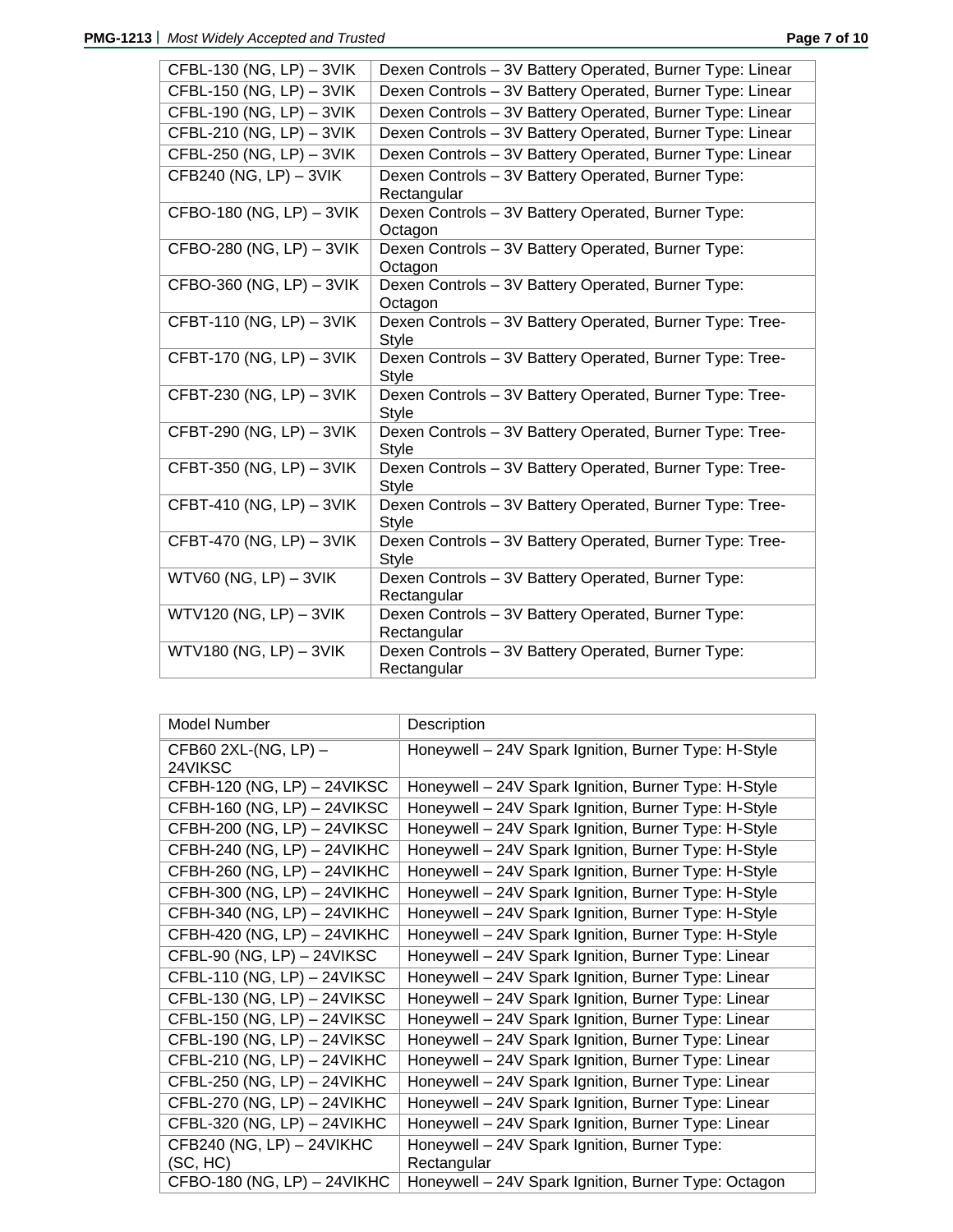| (SC, HC)                      |                                                         |
|-------------------------------|---------------------------------------------------------|
| CFBO-280 (NG, LP) - 24VIKHC   | Honeywell - 24V Spark Ignition, Burner Type: Octagon    |
| (SC, HC)                      |                                                         |
| CFBO-360 (NG, LP) - 24VIKHC   | Honeywell - 24V Spark Ignition, Burner Type: Octagon    |
| CFBT-110 (NG, LP) - 24VIKSC   | Honeywell - 24V Spark Ignition, Burner Type: Tree-Style |
| CFBT-170 (NG, LP) - 24VIKSC   | Honeywell - 24V Spark Ignition, Burner Type: Tree-Style |
| CFBT-230 (NG, LP) - 24VIKHC   | Honeywell - 24V Spark Ignition, Burner Type: Tree-Style |
| CFBT-290 (NG, LP) - 24VIKHC   | Honeywell - 24V Spark Ignition, Burner Type: Tree-Style |
| CFBT-350 (NG, LP) - 24VIKHC   | Honeywell - 24V Spark Ignition, Burner Type: Tree-Style |
| CFBT-410 (NG, LP) - 24VIKHC   | Honeywell - 24V Spark Ignition, Burner Type: Tree-Style |
| CFBT-470 (NG, LP) - 24VIKHC   | Honeywell - 24V Spark Ignition, Burner Type: Tree-Style |
| WTV60 (NG, LP) - 24VIKHC      | Honeywell - 24V Spark Ignition, Burner Type:            |
| (SC, HC)                      | Rectangular                                             |
| WTV120 (NG, LP) - 24VIKHC     | Honeywell - 24V Spark Ignition, Burner Type:            |
| (SC, HC)                      | Rectangular                                             |
| $WTV180$ (NG, LP) $-$ 24VIKHC | Honeywell - 24V Spark Ignition, Burner Type:            |
| (SC, HC)                      | Rectangular                                             |

*Note: High Capacity (HC) ignitions may be substituted for Standard Capacity (SC) ignitions*

| Model Number                     | Description                                                          |
|----------------------------------|----------------------------------------------------------------------|
| CFB60 2XL-(NG, LP) -<br>P24VIKSC | AWEIS - 24V Hot Surface Ignition, Burner Type: H-<br><b>Style</b>    |
| CFBH-120 (NG, LP) - P24VIKSC     | AWEIS - 24V Hot Surface Ignition, Burner Type: H-<br><b>Style</b>    |
| CFBH-160 (NG, LP) - P24VIKSC     | AWEIS - 24V Hot Surface Ignition, Burner Type: H-<br><b>Style</b>    |
| CFBH-200 (NG, LP) - P24VIKSC     | AWEIS - 24V Hot Surface Ignition, Burner Type: H-<br><b>Style</b>    |
| CFBH-240 (NG, LP) - P24VIKSC     | AWEIS - 24V Hot Surface Ignition, Burner Type: H-<br>Style           |
| CFBH-260 (NG, LP) - P24VIKSC     | AWEIS - 24V Hot Surface Ignition, Burner Type: H-<br><b>Style</b>    |
| CFBH-300 (NG, LP) - P24VIKHC     | AWEIS - 24V Hot Surface Ignition, Burner Type: H-<br><b>Style</b>    |
| CFBH-340 (NG, LP) - P24VIKHC     | AWEIS - 24V Hot Surface Ignition, Burner Type: H-<br><b>Style</b>    |
| CFBH-420 (NG, LP) - P24VIKHC     | AWEIS - 24V Hot Surface Ignition, Burner Type: H-<br>Style           |
| CFBL-90 (NG, LP) - P24VIKSC      | AWEIS - 24V Hot Surface Ignition, Burner Type: Linear                |
| CFBL-110 (NG, LP) - P24VIKSC     | AWEIS - 24V Hot Surface Ignition, Burner Type: Linear                |
| CFBL-130 (NG, LP) - P24VIKSC     | AWEIS - 24V Hot Surface Ignition, Burner Type: Linear                |
| CFBL-150 (NG, LP) - P24VIKSC     | AWEIS - 24V Hot Surface Ignition, Burner Type: Linear                |
| CFBL-190 (NG, LP) - P24VIKSC     | AWEIS - 24V Hot Surface Ignition, Burner Type: Linear                |
| CFBL-210 (NG, LP) - P24VIKSC     | AWEIS - 24V Hot Surface Ignition, Burner Type: Linear                |
| CFBL-250 (NG, LP) - P24VIKSC     | AWEIS - 24V Hot Surface Ignition, Burner Type: Linear                |
| CFBL-270 (NG, LP) - P24VIKSC     | AWEIS - 24V Hot Surface Ignition, Burner Type: Linear                |
| CFBL-320 (NG, LP) - P24VIKHC     | AWEIS - 24V Hot Surface Ignition, Burner Type: Linear                |
| CFB240 (NG, LP) - P24VIKSC       | AWEIS - 24V Hot Surface Ignition, Burner Type:<br>Rectangular        |
| CFBO-180 (NG, LP) - P24VIKSC     | AWEIS - 24V Hot Surface Ignition, Burner Type:<br>Octagon            |
| CFBO-280 (NG, LP) - P24VIKSC     | AWEIS - 24V Hot Surface Ignition, Burner Type:<br>Octagon            |
| CFBO-360 (NG, LP) - P24VIKHC     | AWEIS - 24V Hot Surface Ignition, Burner Type:<br>Octagon            |
| CFBT-110 (NG, LP) - P24VIKSC     | AWEIS - 24V Hot Surface Ignition, Burner Type: Tree-<br><b>Style</b> |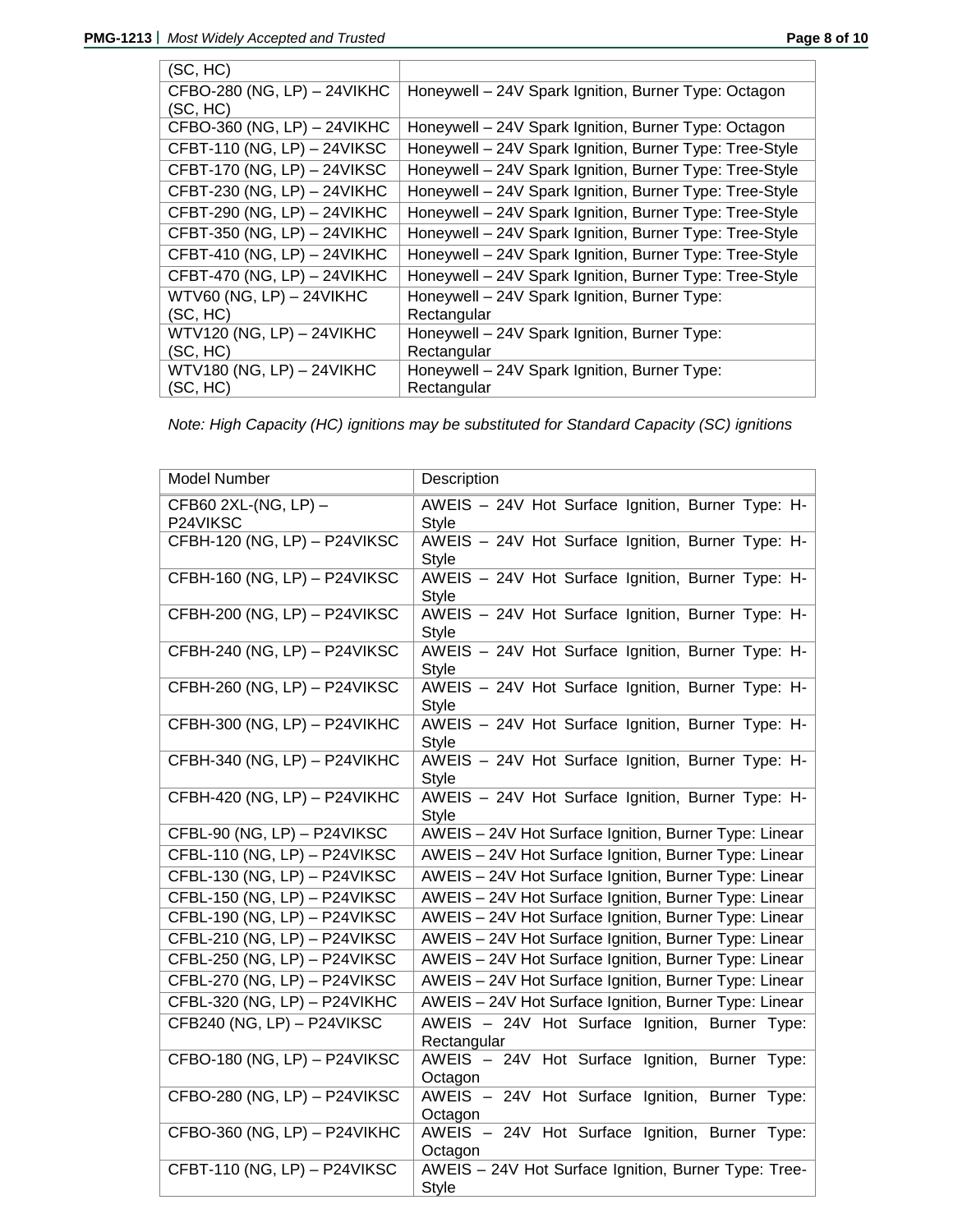| CFBT-170 (NG, LP) - P24VIKSC           | AWEIS - 24V Hot Surface Ignition, Burner Type: Tree-<br><b>Style</b> |
|----------------------------------------|----------------------------------------------------------------------|
| CFBT-230 (NG, LP) - P24VIKSC           | AWEIS - 24V Hot Surface Ignition, Burner Type: Tree-<br>Style        |
| CFBT-290 (NG, LP) - P24VIKSC           | AWEIS - 24V Hot Surface Ignition, Burner Type: Tree-<br><b>Style</b> |
| CFBT-350 (NG, LP) - P24VIKHC           | AWEIS - 24V Hot Surface Ignition, Burner Type: Tree-<br>Style        |
| CFBT-410 (NG, LP) - P24VIKHC           | AWEIS - 24V Hot Surface Ignition, Burner Type: Tree-<br>Style        |
| CFBT-470 (NG, LP) - P24VIKHC           | AWEIS - 24V Hot Surface Ignition, Burner Type: Tree-<br>Style        |
| WTV60 (NG, LP) - P24VIKSC              | AWEIS - 24V Hot Surface Ignition, Burner Type:<br>Rectangular        |
| WTV120 (NG, LP) - P24VIKSC<br>(SC, HC) | AWEIS - 24V Hot Surface Ignition, Burner Type:<br>Rectangular        |
| WTV180 (NG, LP) - P24VIKSC             | AWEIS - 24V Hot Surface Ignition, Burner Type:<br>Rectangular        |

## CROSSFIRETM BRASS BURNER MATCH LIT OR SPARK IGNITOR SYSTEMS

| Model Number | Description                                                    |
|--------------|----------------------------------------------------------------|
| CFB60LP      | CFB60LP burner, plate or pan, lava rock                        |
| CFB60NG      | CFB60NG burner, plate or pan, lava rock                        |
| CFB120LP     | CFB120LP burner, plate or pan, lava rock, gas reducing orifice |
| CFB120NG     | CFB120NG burner, plate or pan, lava rock, gas reducing orifice |
| CFB180LP     | CFB180LP burner, plate or pan, lava rock, gas reducing orifice |
| CFB180NG     | CFB180NG burner, plate or pan, lava rock, gas reducing orifice |
| CFB290LP     | CFB290LP burner, plate or pan, lava rock, gas reducing orifice |
| CFB290NG     | CFB290NG burner, plate or pan, lava rock, gas reducing orifice |

## CROSSFIRETM BRASS BURNER 3V BATTERY OPERATED SYSTEMS

| Model Number  | Description                                                                                            |
|---------------|--------------------------------------------------------------------------------------------------------|
| CFB60LP-3VIK  | CFB60LP burner, plate or pan, lava rock, 3 Volt Battery Operated<br><b>Electronic Ignition System</b>  |
| CFB60NG-3VIK  | CFB60NG burner, plate or pan, lava rock, 3 Volt Battery Operated<br><b>Electronic Ignition System</b>  |
| CFB120LP-3VIK | CFB120LP burner, plate or pan, lava rock, 3 Volt Battery Operated<br><b>Electronic Ignition System</b> |
| CFB120NG-3VIK | CFB120NG burner, plate or pan, lava rock, 3 Volt Battery Operated<br><b>Electronic Ignition System</b> |

## CROSSFIRETM BRASS BURNER 24 VOLT ELECTRONIC IGNITION SYSTEMS – Premium - Standard Capacity

| Model Number          | Description                                                                                       |
|-----------------------|---------------------------------------------------------------------------------------------------|
| CFB60LP-<br>P24VIKSC  | CFB60LP, plate or pan, lava rock, Premium 24 Volt standard                                        |
| CFB60NG-              | capacity electronic ignition system<br>CFB60NG, plate or pan, lava rock, Premium 24 Volt standard |
| P <sub>24</sub> VIKSC | capacity electronic ignition system                                                               |
| CFB120LP-             | CFB120LP, plate or pan, lava rock, Premium 24 Volt standard                                       |
| P24VIKSC              | capacity electronic ignition system                                                               |
| CFB120NG-             | CFB120NG, plate or pan, lava rock, Premium 24 Volt standard                                       |
| P <sub>24</sub> VIKSC | capacity electronic ignition system                                                               |
| CFB180LP-             | CFB180LP, plate or pan, lava rock, Premium 24 Volt standard                                       |
| P24VIKSC              | capacity electronic ignition system                                                               |
| CFB180NG-             | CFB180NG, plate or pan, lava rock, Premium 24 Volt standard                                       |
| P24VIKSC              | capacity electronic ignition system                                                               |